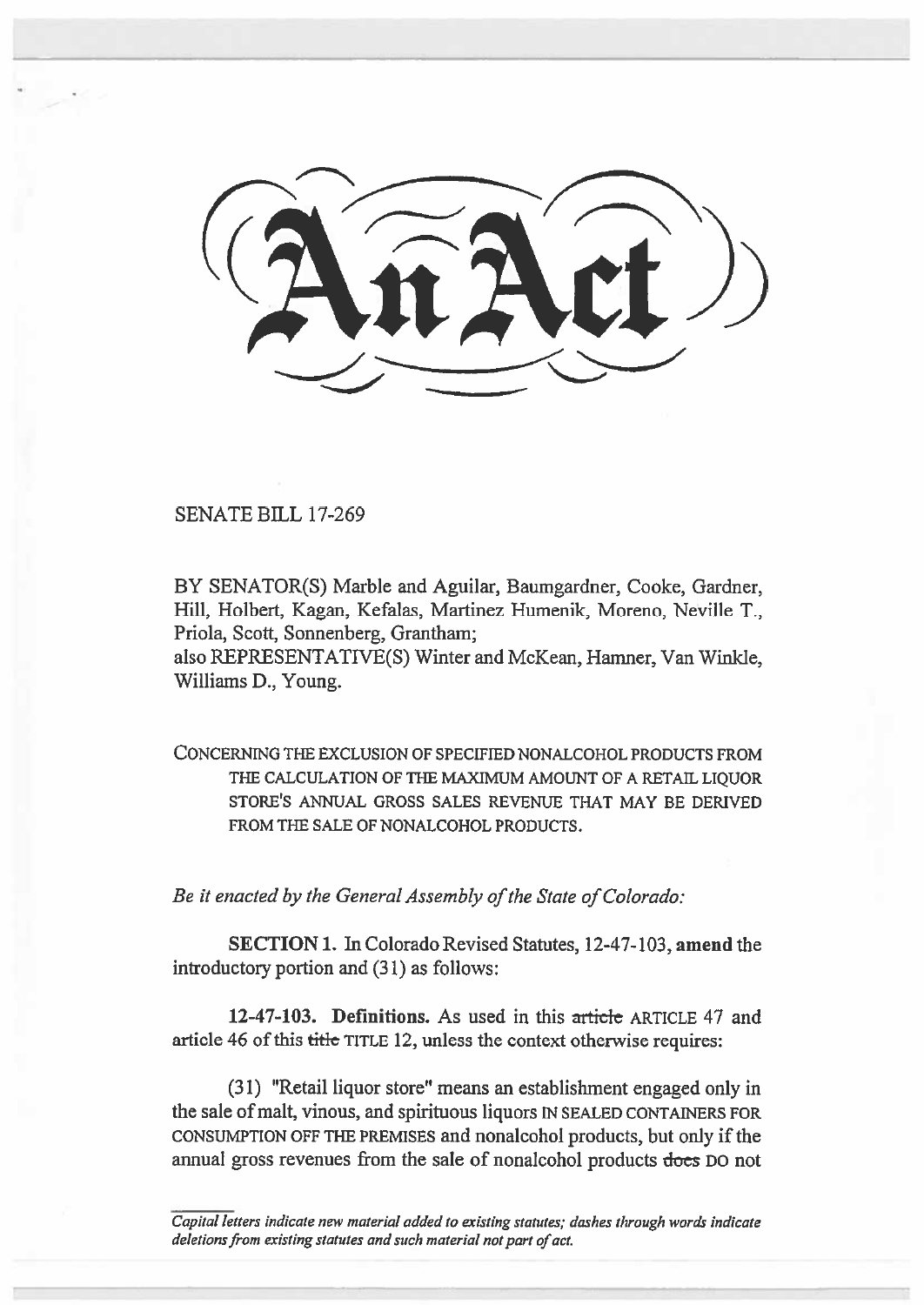exceed twenty percent of the retail liquor store's STORE ESTABLISHMENT'S total annual gross SALES revenues, AS DETERMINED IN ACCORDANCE WITH SECTION 12-47-407 (1)(b).

**SECTION 2. In** Colorado Revised Statutes, 12-47-407, **amend**  (1)(b) as follows:

**12-47-407. Retail liquor store license. (1) (b) In addition,** retail liquor stores may sell any nonalcohol products, but only if the annual gross revenues from the sale of nonalcohol products do not exceed twenty percent of the retail liquor store's total annual gross SALES revenues. FOR PURPOSES OF CALCULATING THE ANNUAL GROSS REVENUES FROM THE SALE OF NONALCOHOL PRODUCTS, SALES REVENUES FROM THE FOLLOWING PRODUCTS ARE EXCLUDED:

(I) LOFIERY PRODUCTS;

(II) CIGARETTES, TOBACCO PRODUCTS, AND NICOTINE PRODUCTS, AS DEFINED IN SECTION 18-13-121 (5);

(III) ICE, SOFT DRINKS, AND MIXERS; AND

**(IV)** NONFOOD ITEMS RELATED TO THE CONSUMPTION OF MALT, VINOUS, OR SPIRITUOUS LIQUORS.

**SECTION 3. Act subject to petition - effective date. This** act takes effect at 12:01 a.m. on the **day following the expiration of the ninety-day period after final adjournment of the general assembly (August 9, 2017, if adjournment sine die is on May 10, 2017); except that, if a referendum petition is filed pursuant to section 1 (3) of article V of the state constitution against this act or an item, section, or part of this act within such period, then the act, item, section, or part will not take effect unless** 

## **PAGE 2-SENATE BILL 17-269**